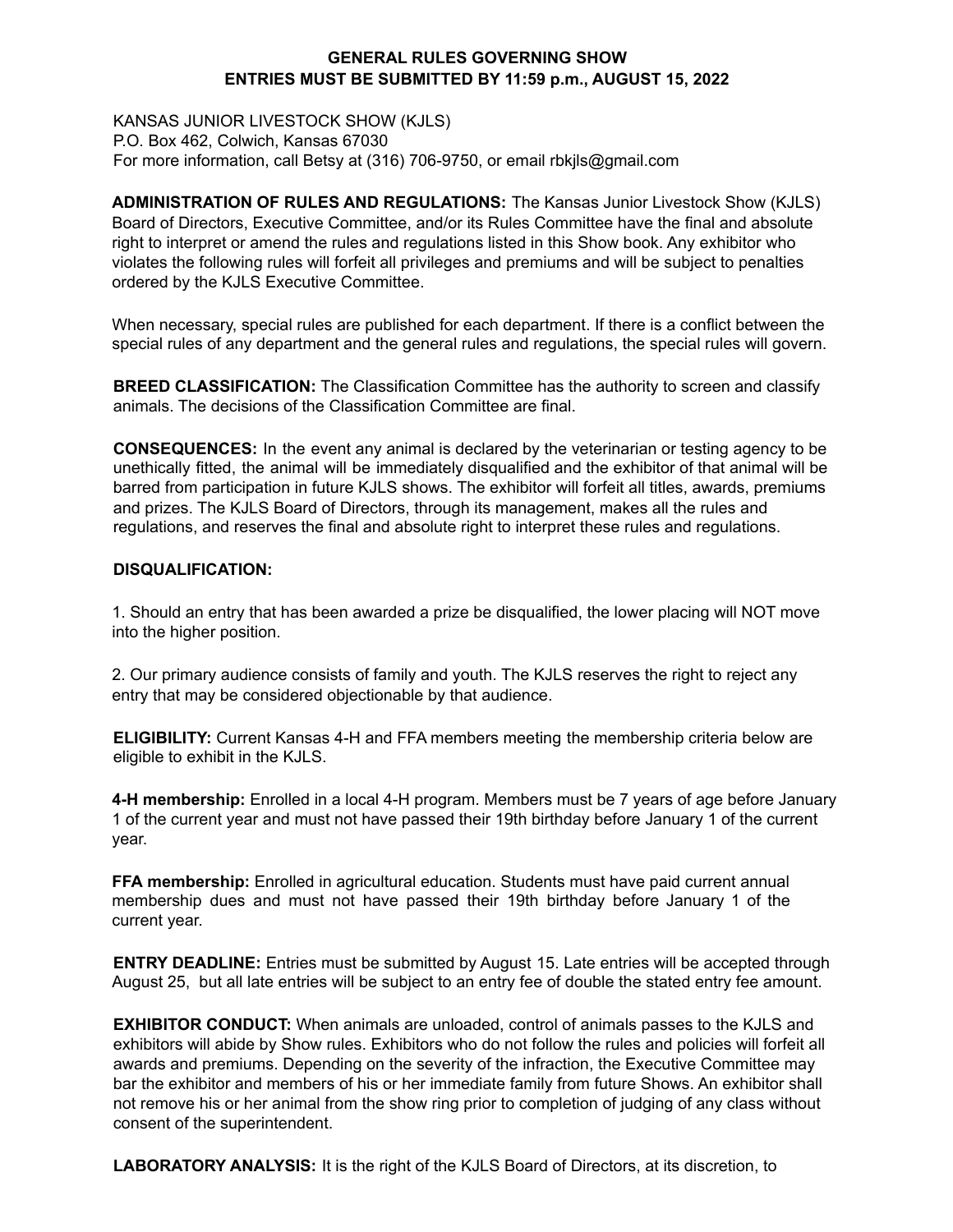conduct laboratory analysis on any animal entered in KJLS competition. All initial Quality Assurance Testing required by the KJLS will be paid for by the KJLS. Payment for other tests, (i.e., blood typing, etc.) required in the youth livestock shows, will be the sole responsibility of the exhibitor.

**LIVESTOCK QUALITY:** To maintain and improve the quality of livestock in the Show, all animals will be inspected at the time of weigh-in and those not meeting minimum health quality standards will be sifted.

**NON-TERMINAL SHOW:** The Show is non-terminal for all market steers, market goats, market hogs and market lambs. Show animals are not the property of KJLS, privately owned by the exhibitor and their families, and their termination is the decision of the exhibitor following the conclusion of the show. Sifted lambs, and goats may, at the discretion of the exhibitor, be sold at base bid price or taken home.

**PROTEST:** Official protests must be submitted to the General Manager of the KJLS in writing, signed and accompanied by \$250 cash or certified check, which will be forfeited if the protest is not sustained. The protest must state plainly the cause of the complaint and must be delivered immediately upon the occasion for such protest. The General Manager will provide the protest to the KJLS Board of Directors or its designee(s). The KJLS Board or its designee(s) will consider no protest made upon the statement that the judge or judges are incompetent or have overlooked an entry. The KJLS Board of Directors or its designee(s) shall only consider a protest filed by a participant entered in the same division as the participant that is subject to the protest. Judging procedures will not be interrupted for protest investigations; and depending on the basis of the protest, a decision may be withheld until a complete investigation is completed. The KJLS Board of Directors or designee(s) will consider protests as speedily as possible and their decision in the matter shall be final. If deemed necessary, the KJLS Board of Directors or its designee(s) may conduct interviews and / or an informational hearing to gather official statements from the individual who filed the protest, the individual against whom the protest was filed, the show superintendent and any other individual who may provide pertinent factual information.

**PREMIUM AMOUNTS:** Premiums will be paid to at least half the class, but will not be paid past 10th place. Amounts will be based on a percentage of the entries per class. Kansas breed associations may offer additional premiums.

**UNETHICALLY FITTED LIVESTOCK:** The showing of unethically fitted livestock or the showing of livestock of any ineligible age for exhibition in the class entered. Unethical fitting will be deemed to consist of changing the normal conformation of any part of an animal's body or using drugs, including over-the-counter and/or extra-label, or mechanical devices to alter the physical makeup and/or performance of the animal. This includes but is not limited to the following:

1. Treating or massaging any part of the animal's body, internally or externally, with an irritant, counterirritant, or other substance to alter conformation.

2. Minimizing the effects of cramping by feeding or injecting drugs and depressants or applying packs or using any artificial contrivance or therapeutic treatment except normal exercise.

3. Blocking the nerves to prevent limping or switching of the tail.

4. Striking the animal to cause swelling in a depressed area.

5. Surgery or other practices performed to change the natural contour or appearance of an animal's body, hide, or hair, except the removal of warts or horns, and the permitted clipping and dressing of hair and trimming of hooves.

6. Insertion of foreign material under the skin; tissue manipulation.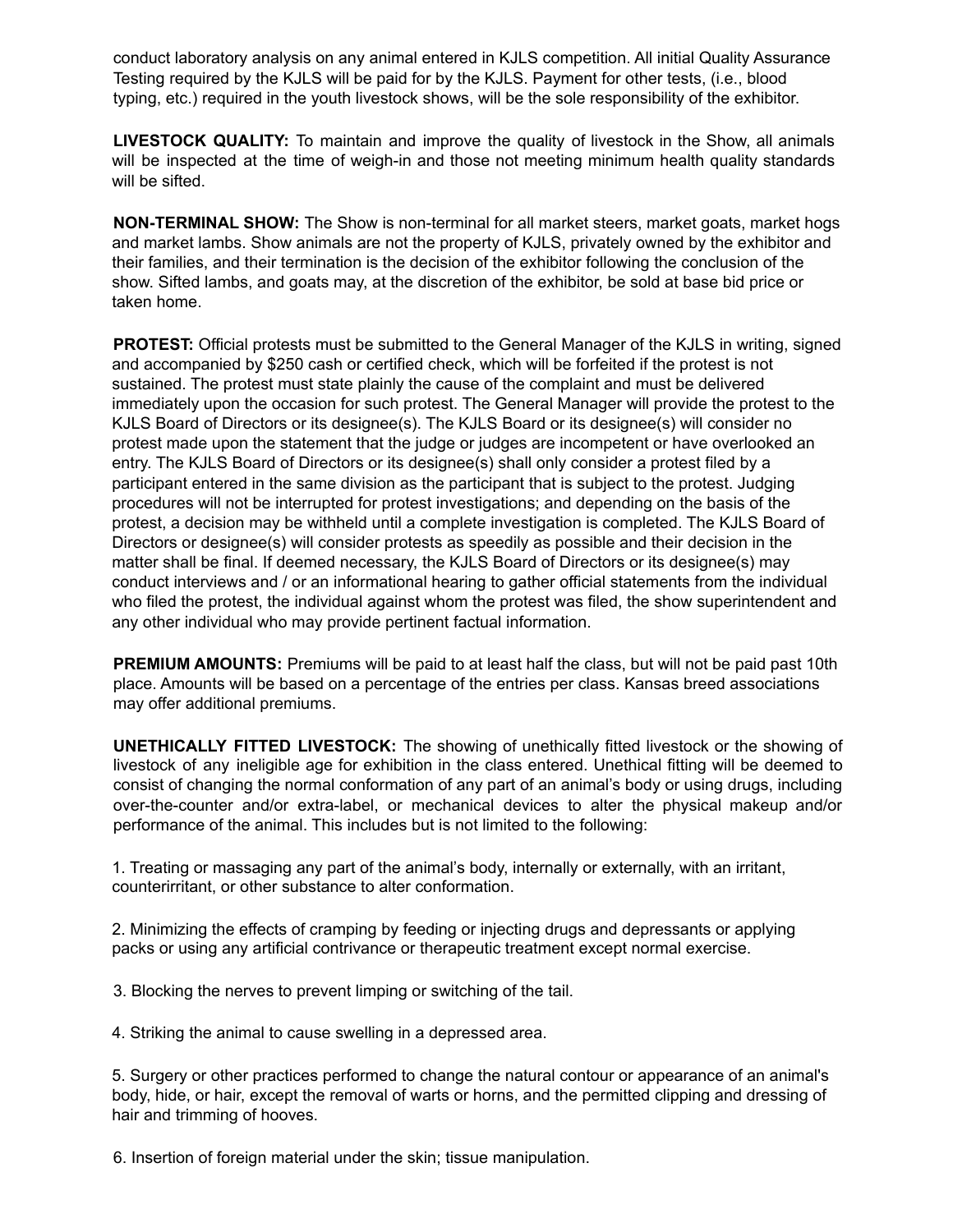7. Changing the color of hair at any point, spot or area on an animal's body. Any grooming material that allows color to come off from any animal will not be allowed at the show.

8. The act of artificially filling animals internally.

9. The use of alcoholic or carbonated beverages in the feed or administered as a drench.

10. The use of diuretics.

11. Ethical use of wholesome and reasonable animal husbandry practices such as an electrolyte drench in hot weather, may be exercised provided permission is granted in advance by Show management. Even if the source of the unethical fitting is unknown, the KJLS shall be entitled to disqualify the entry.

**RESIDUE AVOIDANCE - MEDICATION:** The use of drugs, other substances in any manner other than in accord with the labeling approved by the FDA, is a violation of federal law. Exhibitor and exhibitor's parents and/or legal guardians agree that: (1) they are absolutely and completely responsible persons for the care and custody of their animals; (2) the KJLS shall be entitled to disqualify an exhibitor whose animal tests positive for any drug, even if the exhibitor and the exhibitor's parents and/or guardians are innocent of any wrongdoing and did not administer the drug; (3) the drug test results of the testing laboratories are final and binding upon the exhibitor and the exhibitor's parents and/or legal guardians. Even if the source of the drug is unknown, the Kansas Junior Livestock Show shall be entitled to disqualify the exhibitor.

Animals selected for drug testing will be tested under the terms of the KJLS Market Animal Testing Policies and Procedures. During the collection procedure, the exhibitor and designated responsible adult must be present at all times unless a substitute exhibitor is approved by the Superintendent. Following the collection, the exhibitor AND parent / guardian / responsible adult MUST sign the KJLS Drug Use Notification and Test Sample Collection form. Exhibitors found in violation of this rule may be subject to disqualification. If an exhibitor is disqualified due to a positive test result for an unapproved drug, the KJLS Board reserves the right to ban future entry.

**Unapproved Drug Use:** The showing of any animal that has been administered, or upon harvest or testing, or shows any quantity of any unapproved drug, chemical or medication, is strictly prohibited. Such drugs include, but are not limited to any diuretic, unapproved growth stimulant or any other unapproved medication. Unapproved means not approved by the Food and Drug Administration (FDA) and / or the U.S. Department of Agriculture (USDA) for animals to be harvested, including animals that may be destined for human consumption.

**Approved Drug Use:** If any animal has been administered any FDA drug approved for its species and class, sufficient time must have passed for the drug to clear the animal's system, so that the animal does not test positive for that drug. The showing of any animal that upon harvest or testing shows any quantity of any approved drug is strictly prohibited.

**VETERINARY: All medication administered during all livestock shows must be administered with the approval of the KJLS veterinarian. If drugs are used by an official show veterinarian to treat a recognized disease in market animals, the withdrawal times listed by the drug manufacturer will be strictly followed. The exhibitor specifically represents that no animal entered by him / her is unethically fitted, and that the breeding, age and milking status is correctly stated. All livestock exhibitors will be required to have signatures on each entry form stating that the animal was not unethically fitted. All junior market and breeding animal forms must be signed by the exhibitor and parent and validated by the 4-H or FFA advisor. If entry is done online, the exhibitor and parent agree with an electronic signature.**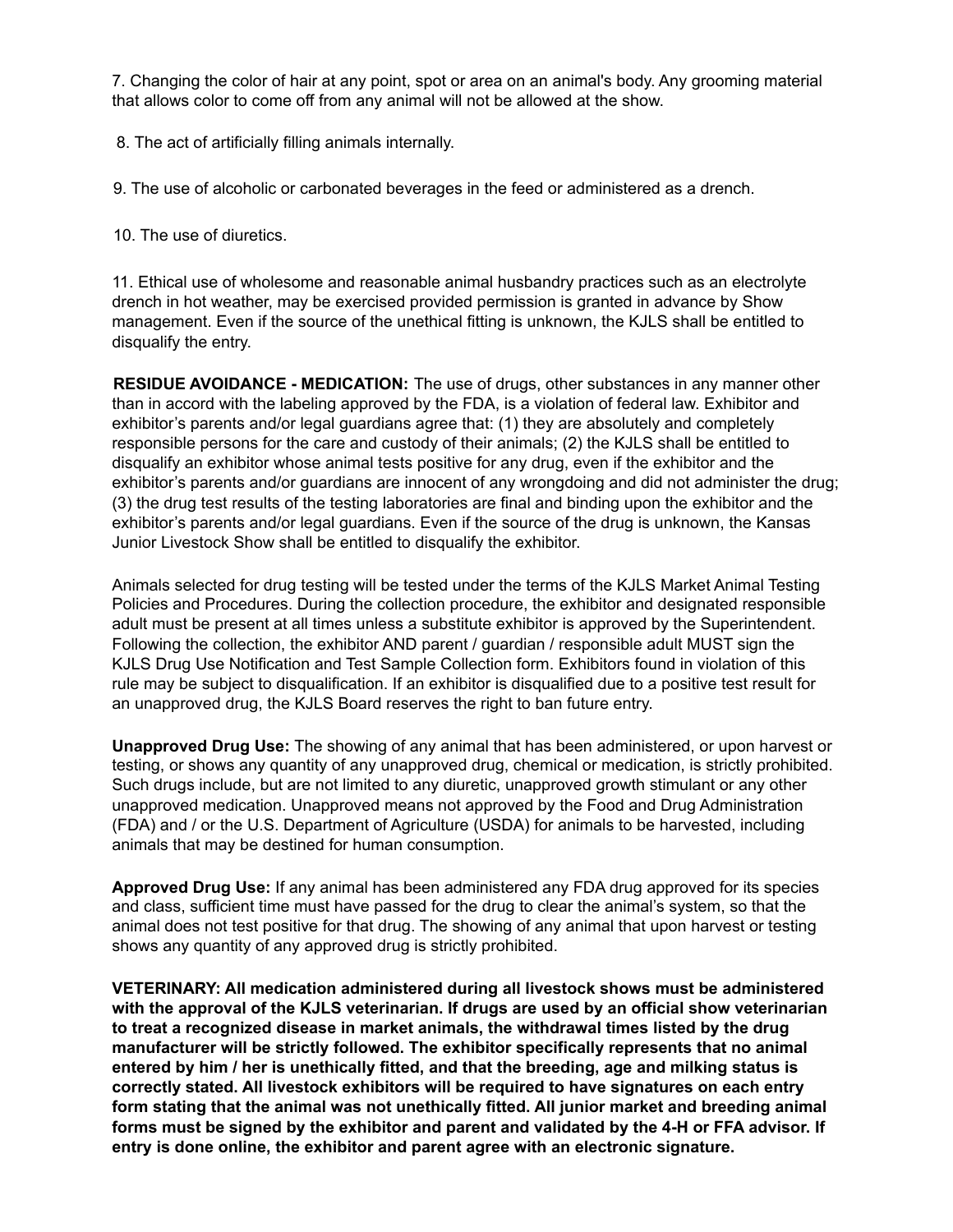The Grand and Reserve Grand Champion of each species will be tested. All other entries are subject to testing at the discretion of the Board of Directors and management. All exhibitors agree to submit any animal, breeding and/or market, entered by him/her to inspection by the Show's veterinarian or their agent and agree to have the animal submitted to tests as may be requested at any time. KJLS also reserves the right to have ultrasound, DNA, blood and/or urine laboratory analysis made on any animal entered for competition. The exhibitor, including his or her parent or guardian or FFA Advisor or County Extension Agent, must be present during the collection for testing and must witness, seal and sign the sample; thus verifying the sample to be properly collected and prepared for analysis.

The analysis of the testing laboratory shall be final and conclusive without recourse against KJLS or any officer, or employee thereof or any laboratory as approved by the Executive Committee. The exhibitor waives any right of action which he/she might have for any action taken under this rule, and releases the Kansas Junior Livestock Show and the laboratory from any and all claims or demands whatsoever in connection with the inspection or testing of any such animal or ruling or action taken by reason of the conclusion of such testing laboratory. As breeding animals are not entering the food chain, the USDA Wholesome Meat Act does not apply; however, breeding animals will be closely screened for any performance enhancing compounds. This includes, but is not limited to, diuretics, steroids, anti-inflammatories, tranquilizers and painkillers.

**APPROVED IDENTIFICATION AND NOMINATION DATES**: Steers must have been tagged on or before May 1<sup>st</sup>. A completed nomination form and DNA envelope must be postmarked by May 1<sup>st</sup>.

All registered heifers must be registered in the exhibitor's name no later than June 15 of the current show year. Registration will be determined according to each breed association's guidelines. Date of ownership is not necessarily the same as the date of registration.

Registered Breeding heifers must be identified with a permanent tattoo corresponding with registration papers. Original registration papers must accompany all breeding heifers at check-in on Friday of the show.

All commercial breeding heifers must have been tagged on or before June 15, and have been identified by official 4-H/FFA beef ear tag. This is for heifers that are not eligible for registration with a breed association. A completed nomination form and DNA envelope must be postmarked by June 15, in order to be eligible to show.

Barrows must have been tagged on or before June 15, and have been identified by official 4-H/FFA ear tag number and breed. Purebred barrows ear notches must match those listed on the registration certificate. Improperly or freshly notched pigs will not be allowed to show. Pigs must be notched using the universal notching system recognized by the Purebred Swine Association. A completed nomination form and DNA envelope must be postmarked by June 15 on all barrows and commercial breeding gilts. Barrow exhibitors are allowed to declare their barrows weight at check in.

Pedigreed gilts and barrows must be in the name of the 4-H/FFA exhibitor or approved family nomination name on their registration certificate by June 15. Purebred gilts must also be tagged with an official 4-H/FFA ear tag by June 15. Farrowing date on breeding and commercials will be Feb. 1, and later. All swine, barrows and gilts, will go through the weigh-in Saturday morning to verify tags and check pedigrees.

All market lambs must have been tagged on or before June 15 of the current show year. All commercial ewes must have been tagged on or before June 15 of the current show year. Market lambs and commercial ewes must be identified by an official 4-H/FFA ear tag number. For market lambs and commercial ewes to be eligible for the show, a completed nomination form and DNA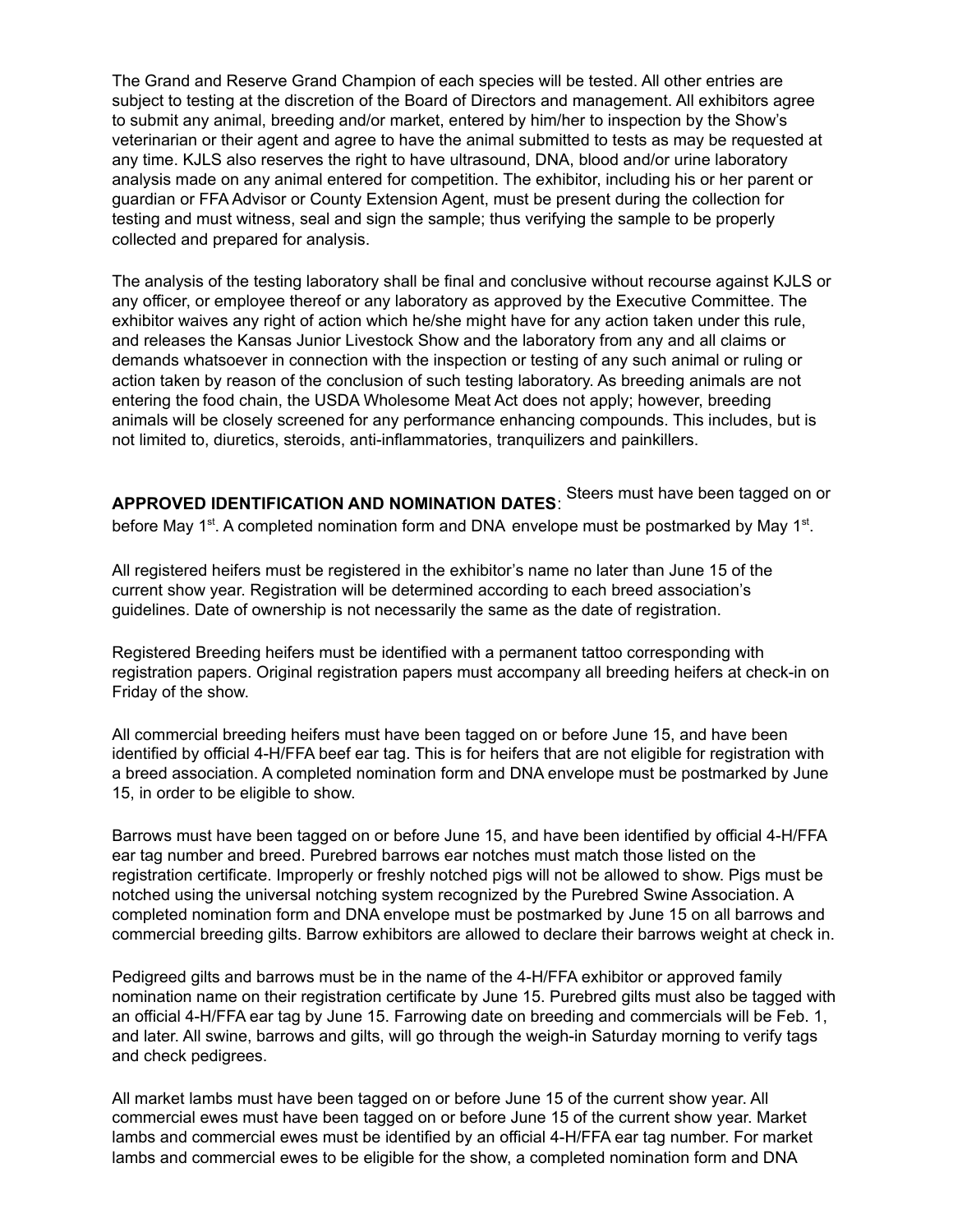envelope must be postmarked by June 15 of the current show year.

All goats must be tagged on or before June 15 of current show year, with an official 4-H/FFA ear tag. A completed nomination form and a completed DNA envelope must be postmarked by June 15 of current show year.

In all market species, each animal must be identified in a single exhibitor's name and KSU nomination number except if being nominated under a family/household (refer to household nomination/declaration). Each nomination will cost \$8.00 and makes an animal eligible for both the KSF and KJLS. **Remember, nomination is not an entry for the show.**

**HOUSEHOLD NOMINATION/Declaration FORM:** The family/household nomination program is optional and intended for market animals and commercial breeding. It is designed for exhibitors who legally reside in the same household and share the same legal address, while providing care for the project the majority of the time of ownership. Youth may nominate as a household and will declare who will show which animal when checking in.

The housing and care portion of the form is designed to certify that an exhibitor is providing primary care for their project the majority of the time and where that care is taking place. It is required for all nominated livestock. The form features two separate sections for youth who reside with their animal and those who do not. The KJLS reserves the right to inspect the premise to ensure animals are housed as indicated.

**Livestock Quality Assurance Requirement:** (YQCA) Continues for ALL Exhibitors at KJLS, including market and breeding animal exhibitors. Exhibitors are required to complete the Youth for the Quality Care of Animals (YQCA) program to be eligible for the show. This national, multi-species youth livestock quality assurance program focuses on food safety, animal well-being, and character development. Youth 7 and older (as of 1/1 of the current year) will need to participate in YQCA training annually, either through an instructor-led training or the online course. Members who are 7 years old may only attend an instructor-led course with a parent/guardian. Those who need a web-based option should contact their local extension office for an alternative option. The YQCA requirement for 7-year-old exhibitors will go into effect for the 2021 show. *Visit www.yqca.org or contact your local Extension Office to obtain certification options in your area.*

**EAR-TAG IDENTIFICATION:** All market animals, commercial gilts, commercial heifers, commercial ewes and commercial does must be properly identified with the Kansas 4-H ear tag with numbers identical to those submitted on the nomination form. Lost ear tags must be reported in writing by the agent or ag instructor to the nomination coordinator prior to the animal being brought to the Show. Electronic ear tags are required for all nominated animals.

**ANIMALS PREVIOUSLY SOLD**: Any **animal** sold at public auction or by private contract is not eligible to be exhibited at the Kansas Junior Livestock Show. Public auction includes: premium sale, ribbon auction, or similar event. If the project is sold, regardless of ownership changes, on the date of the transaction the 4-H youth has given up the right to exhibit that specific animal or product in the future. **This includes, but is not limited to, county, regional, or national fairs and shows.** In the case of livestock, market animals sold are ineligible to be shown as breeding animals in the future. **Previously** sold animals will not be allowed to show in showmanship.

**QUALIFYING WEIGHTS**: To qualify for financial premiums, a market animal's weight must fall within the following ranges: steers must weigh at least 1,050 pounds, barrows must weigh between 230 - 290 pounds, lambs must weigh 90 pounds or more, market goats must weigh 60 pounds or more, and commercial doe kids must weigh 50 pounds or more. Weight limit on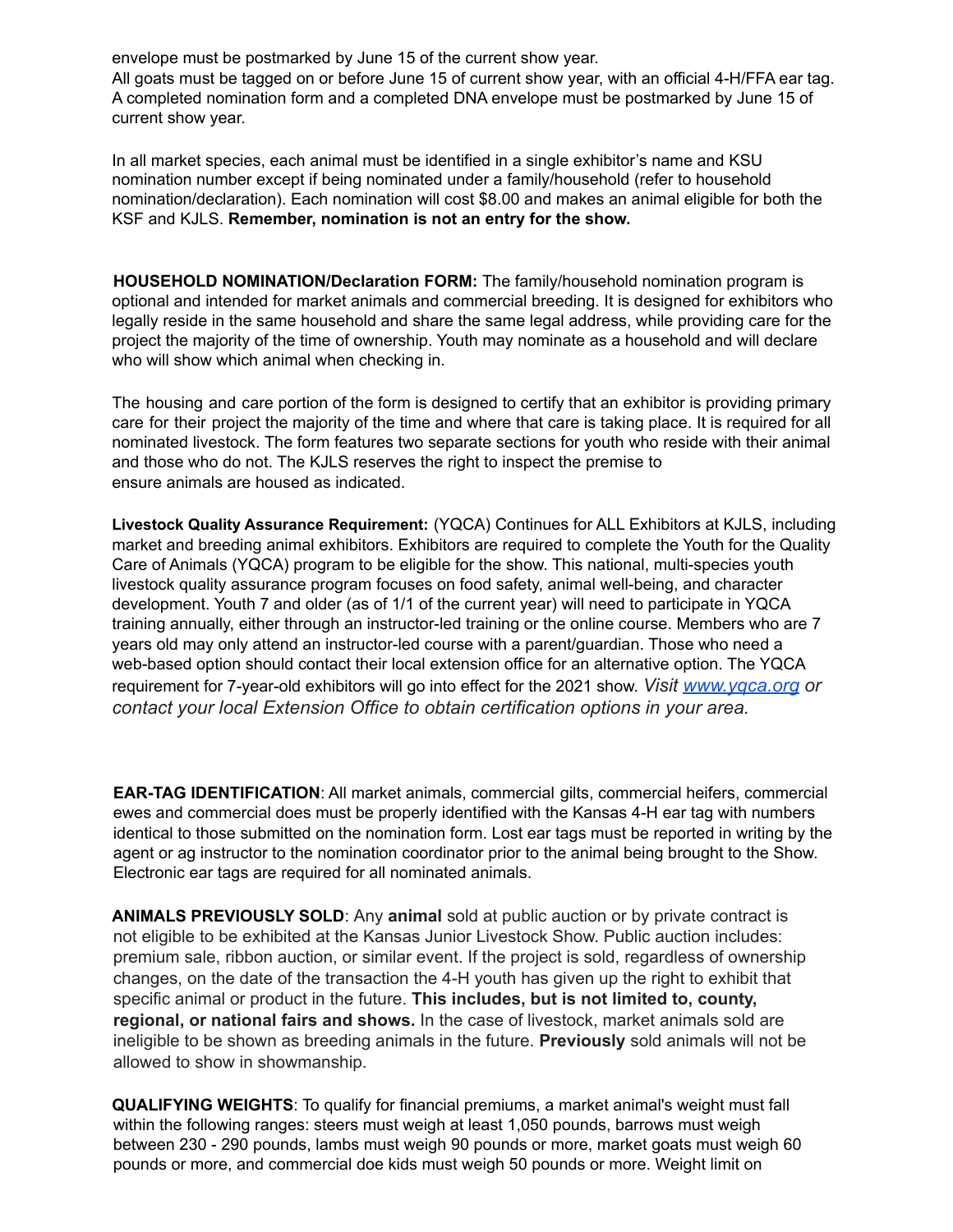commercial gilts is 375 pounds.

**SCALES**: A set of "unofficial" scales will be made available to exhibitors of swine, sheep, and goats. No private scales will be allowed on the premises.

**ENTRIES**: Entries must be made on the official online entry form at *www.kjls.org*. All entries from ONE exhibitor are to be made on one entry and only one exhibitor per entry. You must fill out the online entry form in its entirety and pay the fees when entering. The Drug Withdrawal Certificate must be completed and signed for all market livestock. Entry of market animals by 11:59 p.m., August 15, (11:59 p.m., August 25, for late entries) requires only the number of animals to be shown. The specific tag number of the animals is not required. All market animals and commercial breeding females shown, however, must have been nominated. No additional entries will be allowed after the entry due date.

**ENTRY FEES**: The entry fee for steers & heifers is \$40 per animal. The entry fee for market lambs, breeding ewes, commercial ewes, market goats, commercial doe kids, barrows and gilts is \$20 per animal. Showmanship entry fees are \$5 per division. Entry fees for entries submitted after August 15, through August 25, will be \$80 for steers and heifers, \$40 for market lambs, breeding ewes, commercial ewes, market goats, commercial doe kids, barrows and gilts, and \$10 for Showmanship.

**ENTRY PAYMENTS**: All entries and payments must be made online at time of entry.

**NUMBER OF ANIMALS THAT CAN BE SHOWN BY AN EXHIBITOR:** An exhibitor may show a maximum of two (2) animals per project per species. Example: Two steers, two heifers, two market lambs, two breeding/commercial ewes, two market goats, two commercial doe kids, two market barrows and two gilts. This is a maximum of 4 beef, 4 sheep, 4 goats and 4 swine. Market animals brought to the Show must have been nominated and pre-entered. By paying an \$8 per animal nomination fee, completing the appropriate paperwork, and submitting DNA samples, exhibitors are allowed to nominate as many animals as they like per species, but there will be no refunds for any reason. The nominations must be postmarked by May 1, for steers and June 15, for barrows, lambs, market goats, commercial doe kids, commercial heifers, and commercial ewes. At the time of check-in, the exhibitor must determine which two animals will be shown by selecting the specific tag number from the list of eligible animals with complete nominations on file for the family.. Breeding animals brought to the Show must have been pre-entered and paid for.

**BEDDING:** KJLS will **NOT** provide bedding for pens in sheep, swine, or goat pens. There will be bedding provided in the beef barn.

**ARRIVAL TIME AND DEADLINE FOR THE SHOW:** No animals will be received at the Show prior to 7 a.m. on Friday, October 1, Market goats must be checked in and weighed by 12:00 P.M., Friday, September 30. All sheep must be checked in and weighed by 5:00 p.m., Friday, September 30.

All animals must be on grounds by 6:30 p.m., Friday, September 30.

All swine and beef will be checked in by 8:00 p.m. September 30.

NO ENTRIES WILL BE ACCEPTED AFTER CHECK-IN DEADLINES.

EMERGENCIES WHICH MAY AFFECT ARRIVAL TIME AT THE SHOW: In the event of an emergency which could make entries late, the exhibitor (or parent, teacher, leader, agent) must call the Show Coordinator at (316) 706-9750 and get clearance for a late check-in.

**BREED SIZE**: Ten (10) head of any breed shall constitute a division. However, the Superintendent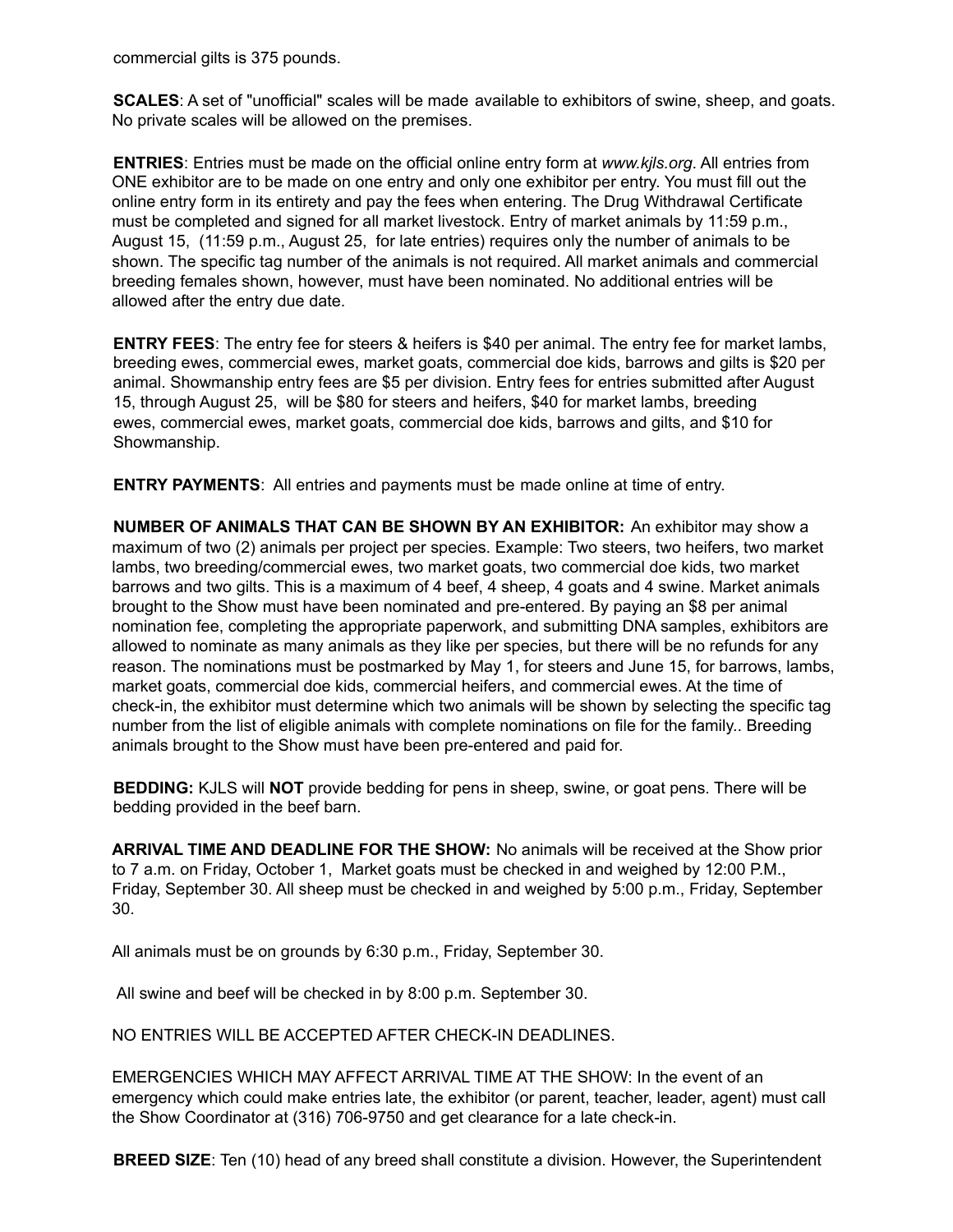has the discretion to allow a division of less than 10 head of a breed. Any breed with less than the number to constitute a breed division as determined by the superintendent will be shown in the All Other Breeds (AOB) division. If there are less than ten (10) head in the AOB division, the superintendent will decide whether to show the animals as an AOB division or enter them in the Crossbred division.

**OWNERSHIP OF BREEDING LIVESTOCK:** Breeding livestock may have registration papers in the name of two or more 4-H or FFA members in the same family, depending on the association rules for that specific breed. However, such livestock CANNOT be CO-registered in the name of an exhibitor and an adult, or in the name of an exhibitor and any flock, herd, farm or ranch. Please list only one name per animal on Show entry.

**GROOMING:** Each exhibitor must groom his or her own animal and may use only the assistance of an immediate family member (mother, father, legal guardian, brother or sister) or of another 4-H or FFA member who is an exhibitor at the 2020 Show. This rule will be strictly enforced and any exhibitor violating it will have their animal in question eliminated from competition.

Anyone wishing to report unauthorized people grooming animals must sign a complaint form at the Show Office (Sheep/Swine barn) that includes name of the owner, animal tag number, time and date of the observation. A committee appointed by the Board will take action.

Sheep/Goat Divisions: All market lambs, commercial ewes and goats must be "slick shorn," above the knee and hock joints including the head, before arrival on the show grounds. A maximum of 0.2 (two tenths) inch of wool is permitted on market lambs and commercial ewes. A maximum of 0.4 (four tenths) inch of hair is permitted on market goats. Hair on the tail switch may be left on goats. Touch-up clipping with scissors, hand shears and battery-operated clippers will be allowed. No artificial coloring/use of adhesives is allowed on market lambs and commercial ewes.

No blocking tables are permitted on the grounds in the sheep/goat division.

**EXHIBITOR T-SHIRTS:** Each exhibitor will be provided an official Kansas Junior Livestock Show T-shirt, required to be worn by the exhibitor when in the show ring.

**SHOWING OF ANIMALS:** Exhibitors must accompany their animals, care for them and be present to exhibit their entries. If an exhibitor has two animals in the same class or is involved in another KJLS function at the same time, he or she, WITH THE PRIOR APPROVAL OF THE SUPERINTENDENT, may have another exhibitor assist by showing that animal. A substitution form will be required and must be completed before the exhibitor enters the show ring.

Exhibitors are responsible for controlling their own animal(s) from the time they arrive on the grounds until the animal is loaded on a truck for the packer or taken home. No assistance may be given to any exhibitor in the show ring except by authorized ring men.

**HERDSMANSHIP:** Exhibitors are expected to keep their exhibit area neat, clean, and dry. This includes individual stalls as well as the aisles. Tie-out bedding must be provided by the exhibitor.

**PAYMENT FOR ANIMALS SOLD:** Payment for animals sold will be mailed to the exhibitor approximately six weeks after the Show. Payment for animals on which drug tests are conducted may not be made for eight to ten weeks after the Show.

**OFFICIAL ANNOUNCEMENTS AT SHOW:** Sometimes it is necessary to make a change in the Show which involves a rule change. In such cases, official announcements will be made. These announcements take precedence over written policy or procedures.

**RESPONSIBILITY FOR DAMAGE:** All entries are accepted with the understanding that neither